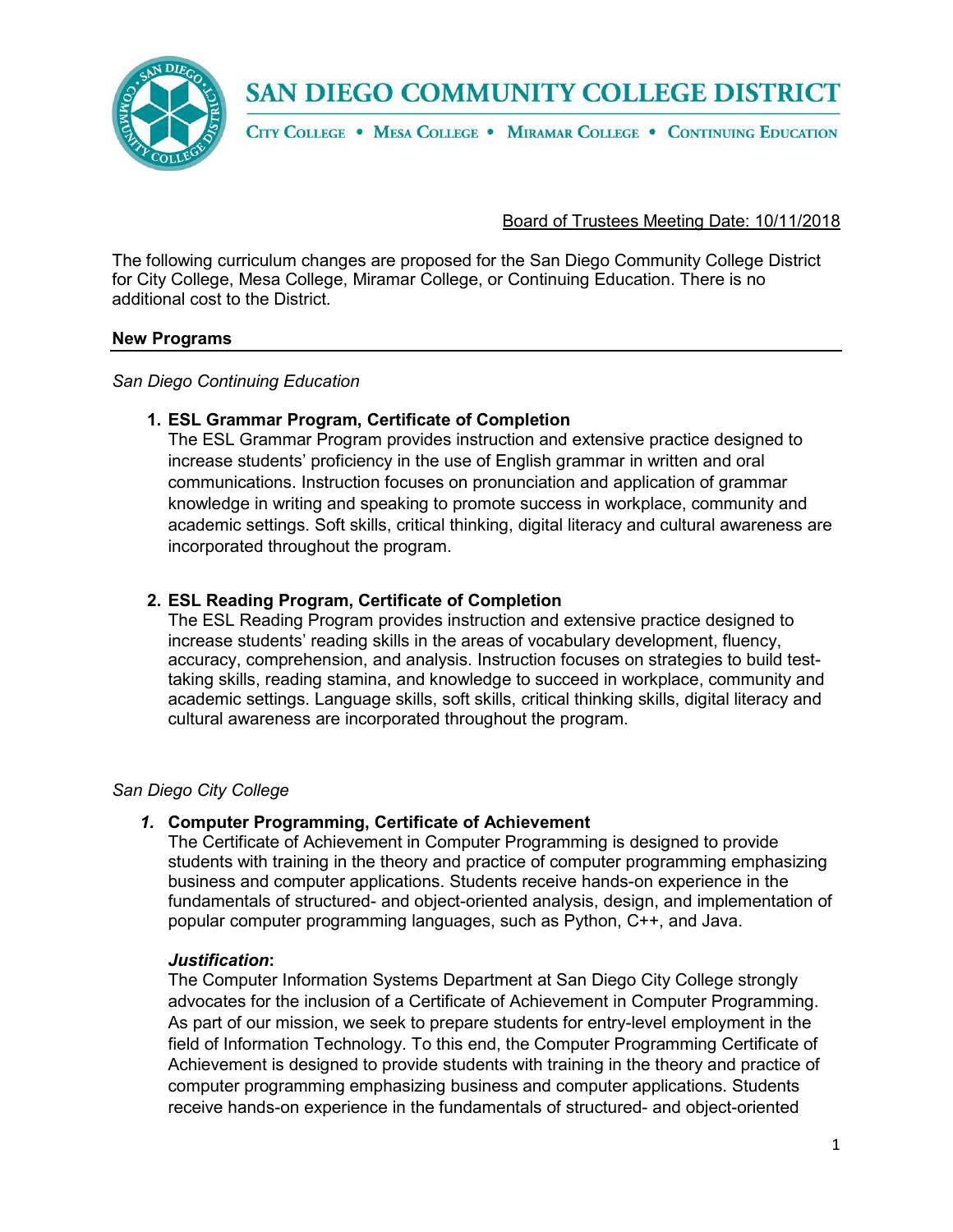

# **SAN DIEGO COMMUNITY COLLEGE DISTRICT**

CITY COLLEGE . MESA COLLEGE . MIRAMAR COLLEGE . CONTINUING EDUCATION

analysis, design, and implementation of popular computer programming languages, such as Python, C++, and Java. The Certificate of Achievement is often used by students who already have Associate or Bachelor's Degrees who want to change careers or enhance their skills. The Certificate of Achievement in Computer Programming is supported by the industry advisory committee. It is ideal for students seeking to be trained in a field different from their previous work experience, and offers an affordable alternative to more costly private college and university programs in this field of study.

## **Labor Market Information (Career Education only):**

| <b>Occupation</b>                                   | Employment       |           | <b>Employment Change</b> |         | <b>Annual Avg</b><br><b>Openings</b> |
|-----------------------------------------------------|------------------|-----------|--------------------------|---------|--------------------------------------|
|                                                     | <b>Estimated</b> | Projected | <b>Number</b>            | Percent |                                      |
| Computer Systems Analysts (SOC 15-1121)             | 5580             | 7200      | 1620                     | 29.0    | 234                                  |
| Software Developers, Applications (SOC 15-1132)     | 9730             | 12240     | 2510                     | 25.8    | 390                                  |
| Software Developers, Systems Software (SOC 15-1133) | 7530             | 9160      | 1630                     | 21.6    | 271                                  |
| Computer Programmers (SOC 15-1131)                  | 3670             | 3740      | 70                       | 1.9     | 96                                   |
| Web Developers (SOC 15-1134)                        | 2120             | 2920      | 800                      | 37.7    | 107                                  |

Table 1: Occupational Projection of Employment 2014 – 2024 in San Diego County

Source[: http://www.labormarketinfo.edd.ca.gov/cgi/databrowsing/occExplorerQSSelection.asp?](http://www.labormarketinfo.edd.ca.gov/cgi/databrowsing/occExplorerQSSelection.asp)

## **2. Computer Programming, Associate of Science**

The Associate of Science in Computer Programming is designed to provide students with training in the theory and practice of computer programming emphasizing business and computer applications. Students receive hands-on experience in the fundamentals of structured- and object-oriented analysis, design, and implementation of popular computer programming languages, such as Python, C++, and Java.

## *Justification***:**

The Computer Information Systems Department at San Diego City College strongly advocates for the inclusion of an Associate of Science in Computer Programming. As part of our mission, we seek to prepare students for entry-level employment in the field of Information Technology. To this end, the Associate of Science in Computer Programming is designed to provide students with training in the theory and practice of computer programming emphasizing business and computer applications. Students receive hands-on experience in the fundamentals of structured- and object-oriented analysis, design, and implementation of popular computer programming languages, such as Python, C++, and Java.

The Associate of Science is often used by students who already have Associate or Bachelor's Degrees who want to change careers or enhance their skills. The Associate of Science in Computer Programming is supported by the industry advisory committee. It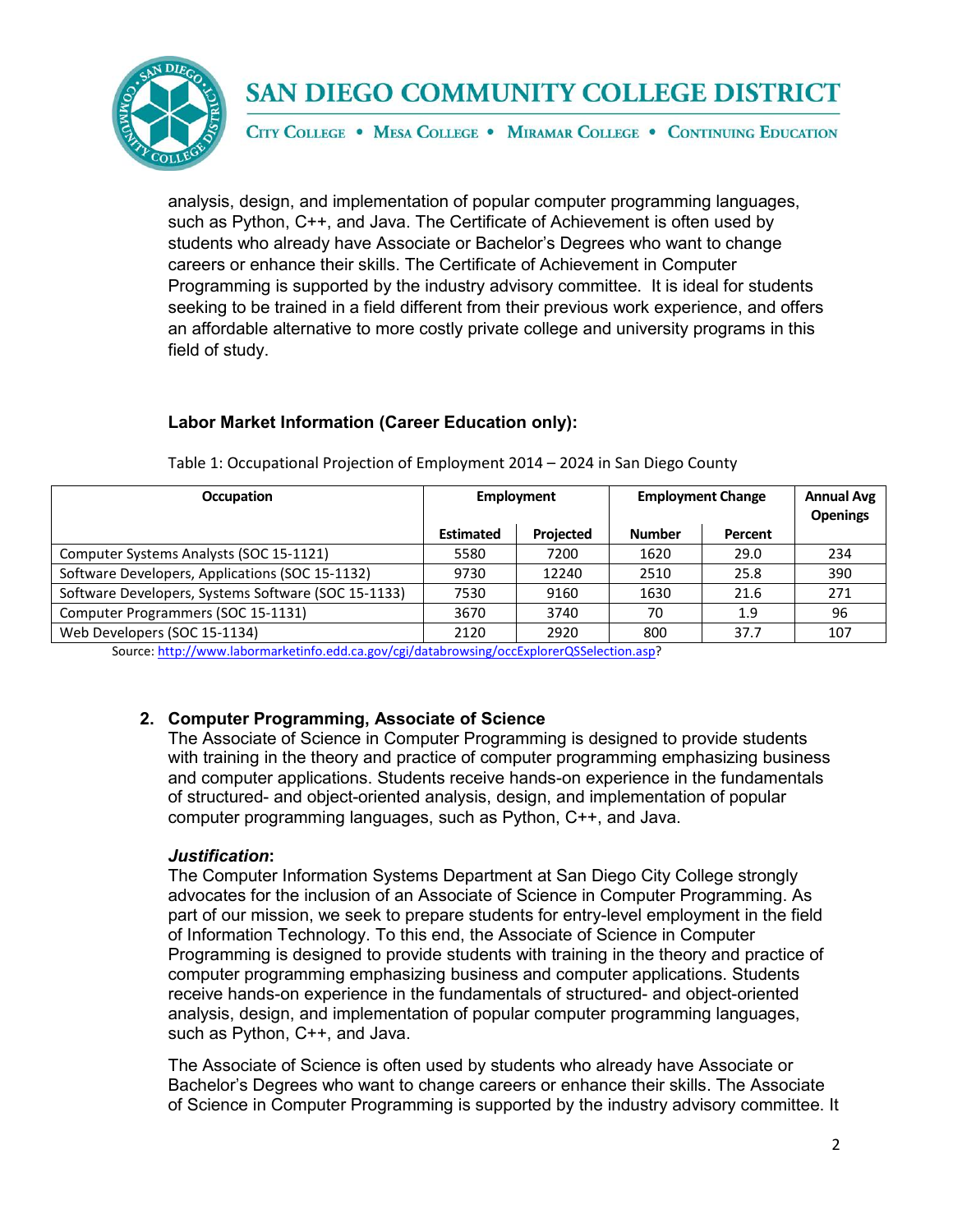

is ideal for students seeking to be trained in a field different from their previous work experience, and offers an affordable alternative to more costly private college and university programs in this field of study.

# **Labor Market Information (Career Education only):**

Table 2: Occupational Projection of Employment 2014 – 2024 in San Diego County

| <b>Occupation</b>                                   | Employment       |           | <b>Employment Change</b> |         | <b>Annual Avg</b><br><b>Openings</b> |
|-----------------------------------------------------|------------------|-----------|--------------------------|---------|--------------------------------------|
|                                                     | <b>Estimated</b> | Projected | <b>Number</b>            | Percent |                                      |
| Computer Systems Analysts (SOC 15-1121)             | 5580             | 7200      | 1620                     | 29.0    | 234                                  |
| Software Developers, Applications (SOC 15-1132)     | 9730             | 12240     | 2510                     | 25.8    | 390                                  |
| Software Developers, Systems Software (SOC 15-1133) | 7530             | 9160      | 1630                     | 21.6    | 271                                  |
| Computer Programmers (SOC 15-1131)                  | 3670             | 3740      | 70                       | 1.9     | 96                                   |
| Web Developers (SOC 15-1134)                        | 2120             | 2920      | 800                      | 37.7    | 107                                  |

Source[: http://www.labormarketinfo.edd.ca.gov/cgi/databrowsing/occExplorerQSSelection.asp?](http://www.labormarketinfo.edd.ca.gov/cgi/databrowsing/occExplorerQSSelection.asp)

## **Program Deactivations**

*San Diego City College*

**1. Labor Studies Associate of Science Degree** *Justification*: This degree is no longer offered.

## **Program Revisions**

*San Diego City College*

## **1. Three-Dimensional Art Associate of Arts Degree**

Changes

- i. Remove ARTF 155B from Courses Required for the Major
- ii. Add ARTF 104, ARTF 170C, ARTF 179A, ARTF206, ARTF 207, ARTF 212 and ARTF 260 to Restricted Electives

## **2. Two-Dimensional Art Associate of Arts Degree**

#### **Changes**

- i. Remove ARTF 165D, ARTF 100, ARTF 170A, ARTF 195A, ARTF 115, ARTF 175A from Restricted Electives
- ii. Add ARTF 104, ARTF 156A, ARTF 206 and ARTF 260 to Restricted **Electives**